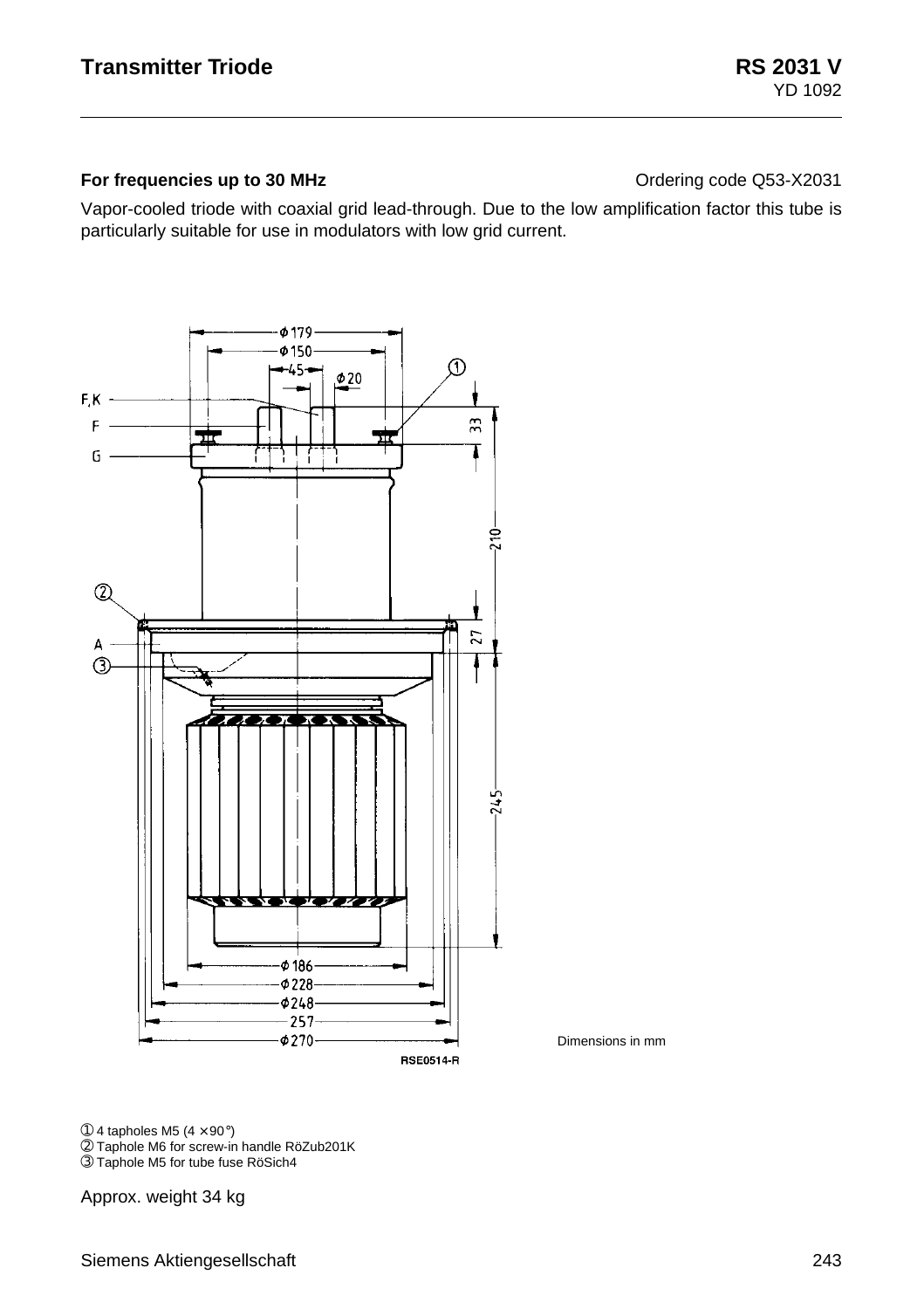### **Heating**

| Heater voltage                                          | $U_{\mathsf{F}}$            | 17            |                      | $\vee$          |
|---------------------------------------------------------|-----------------------------|---------------|----------------------|-----------------|
| Heater current                                          | $I_{\rm F}$                 | $\approx 156$ |                      | A               |
| Heating: direct                                         |                             |               |                      |                 |
| Cathode: thoriated tungsten                             |                             |               |                      |                 |
| <b>Characteristics</b>                                  |                             |               |                      |                 |
| Emission current at $U_A = U_G = 750$ V                 | $I_{\sf em}$                | 125           |                      | A               |
| Amplification factor at $U_A$ = 4 to 10 kV, $I_A$ = 5 A | μ                           | 13,5          |                      |                 |
| Transconductance at $U_A = 4$ kV, $I_A = 5$ A           | s                           | 78            |                      | mA/V            |
| Capacitances                                            |                             |               |                      |                 |
| Cathode/grid                                            | $c_{\rm ka}$                | $\approx 175$ |                      | pF              |
| Cathode/anode                                           | $c_{\rm ka}$                | $\approx 8.0$ |                      | pF <sup>1</sup> |
| Grid/anode                                              | $c_{\rm ga}$                | $\approx 76$  |                      | pF              |
| <b>Accessories</b>                                      |                             |               | <b>Ordering code</b> |                 |
| Mounting instruction                                    | RöMo14                      |               |                      |                 |
| Mounting instruction                                    | RöMo <sub>25</sub>          |               |                      |                 |
| Cathode connecting strip (2 for each tube)              | RöKat41<br>Q81-X1141        |               |                      |                 |
| Socket wrench for tube fuse                             | RöZub10                     | Q81-X2110     |                      |                 |
| Handle                                                  | RöZub201K<br>Q81-X2151      |               |                      |                 |
| Tube fuse                                               | RöSich4                     | Q81-X1404     |                      |                 |
| Pull switch for tube fuse                               | RöKt11<br>Q81-X1311         |               |                      |                 |
| <b>Boiler</b>                                           | RöKüV201<br>Q81-X1671       |               |                      |                 |
| Union at water inlet                                    | RöKüV41Zub7<br>Q81-X1647    |               |                      |                 |
| Insulating pipe at vapor outlet                         | RöKüV201Zub3                | Q81-X1673     |                      |                 |
| Insulating pipe at water inlet                          | RöKüV201Zub4<br>Q81-X1674   |               |                      |                 |
| Insulator                                               | RöKüV201Zub5K<br>Q81-X1675  |               |                      |                 |
| Gasket at vapor outlet                                  | RöKüV201Zub8<br>Q81-X1678   |               |                      |                 |
| Water level stabilizer with control electrodes          | RöZubV4                     |               | Q81-X2105            |                 |
| LL electrolytic target                                  | RöEl23<br>C65055-A667-A23   |               |                      |                 |
| Gasket for boiler                                       | RöN9355<br>C65051-A201-C531 |               |                      |                 |

<sup>1)</sup> Measured by means of a 40 cm  $\times$  40 cm screening plate in the grid terminal plane.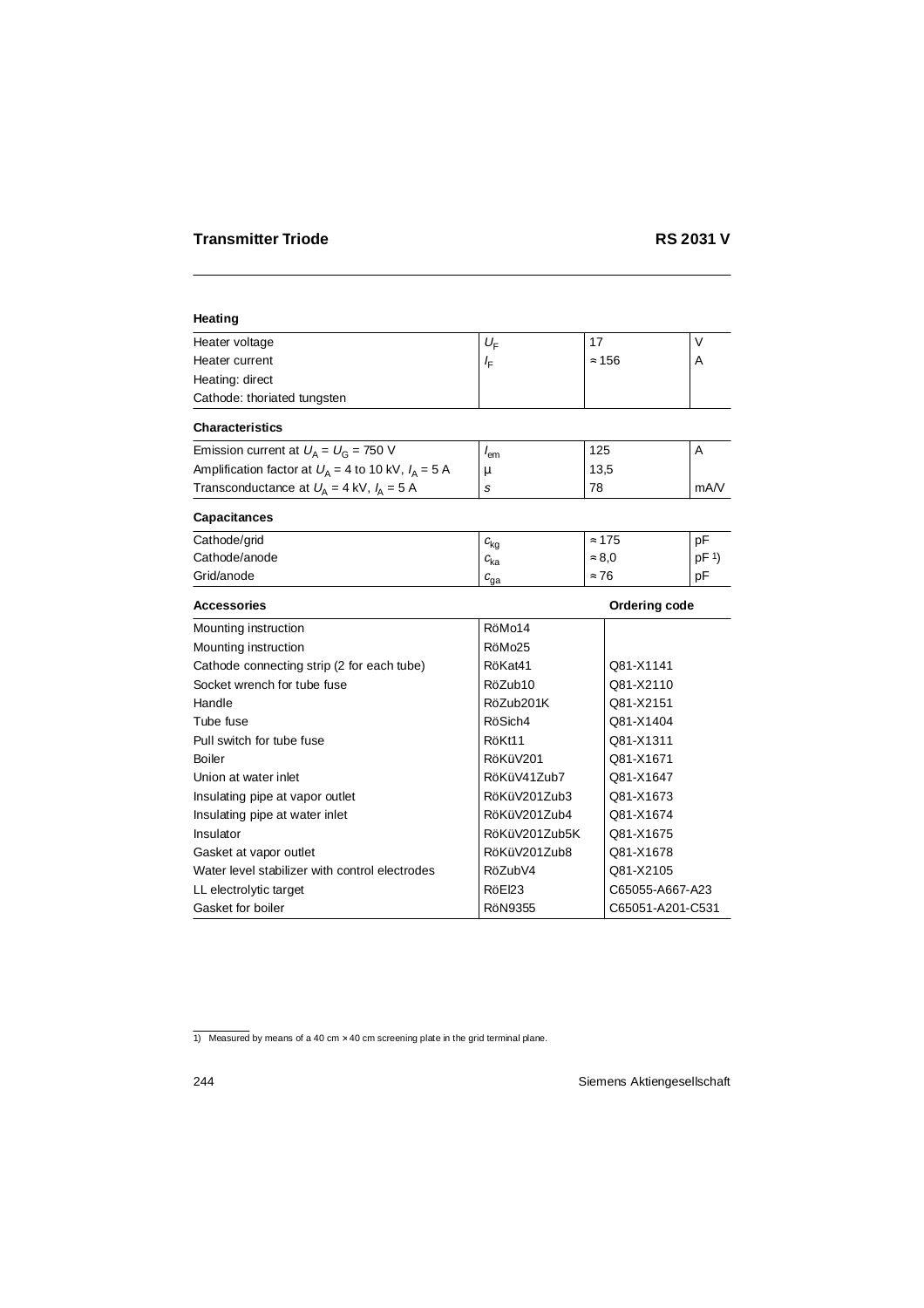# **RF amplifier,**

## **class B operation, grounded cathode circuit**

## **Maximum ratings**

| Frequency            |                  | 30      | <b>MHz</b> |
|----------------------|------------------|---------|------------|
| Anode voltage (dc)   | $U_{\rm A}$      | 12,5    | kV         |
| Grid voltage(dc)     | $U_{\rm G}$      | $-1200$ |            |
| Cathode current (dc) | $I_{\mathsf{K}}$ | 25      | A          |
| Peak cathode current | $I_{KM}$         | 100     | A          |
| Anode dissipation    | $P_{A}$          | 110     | kW         |
| Grid dissipation     | $P_{\rm G}$      | 1100    | W          |
|                      |                  |         |            |

## **Operating characteristics**

| Frequency                      | f                | $\leq 30$ | $\leq 30$ | MHz             |
|--------------------------------|------------------|-----------|-----------|-----------------|
| Output power                   | P <sub>2</sub>   | 165       | 110       | kW <sup>1</sup> |
| Anode voltage (dc)             | $U_{\rm A}$      | 12        | 10        | kV              |
| Grid voltage (dc)              | $U_{\rm G}$      | $-900$    | $-730$    | V               |
| Peak control grid voltage (ac) | $U_{\text{g m}}$ | 1300      | 1100      | V               |
| Zero signal anode current (dc) | $I_{A0}$         | 1,5       | 1,5       | Α               |
| Anode current (dc)             | $I_A$            | 18,8      | 15,3      | A               |
| Grid current (dc)              | $I_{G}$          | 1,6       | 1,3       | A               |
| Anode input power              | $P_{BA}$         | 226       | 153       | kW              |
| Drive power                    | $P_{1}$          | 2,0       | 1,3       | kW <sup>1</sup> |
| Anode dissipation              | $P_{\rm A}$      | 61        | 43        | kW              |
| Grid dissipation               | $P_{G}$          | 600       | 350       | W               |
| Efficiency                     | η                | 73        | 72        | $\%$            |
| Anode load resistance          | $R_{\rm A}$      | 370       | 370       | Ω               |

<sup>1)</sup> Circuit losses are not included.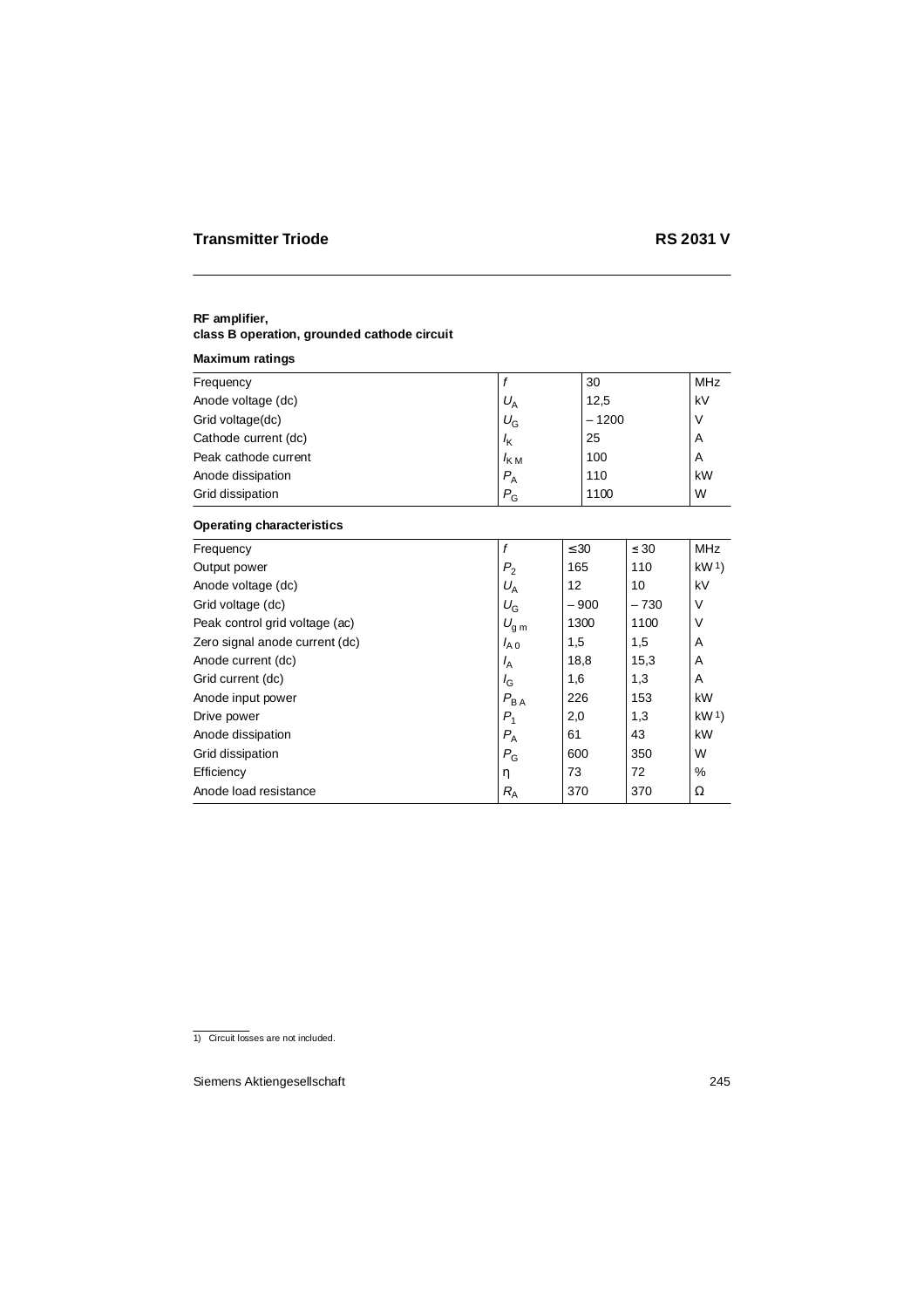#### **RF amplifier,**

## **class C operation, grounded cathode circuit**

## **Maximum ratings**

| Frequency            |                  | 30      | <b>MHz</b> |
|----------------------|------------------|---------|------------|
| Anode voltage (dc)   | $U_{\rm A}$      | 12,5    | kV         |
| Grid voltage (dc)    | $U_{\rm G}$      | $-1500$ |            |
| Cathode current (dc) | $I_{\mathsf{K}}$ | 25      | A          |
| Peak cathode current | $I_{KM}$         | 100     | A          |
| Anode dissipation    | $P_{A}$          | 110     | kW         |
| Grid dissipation     | $P_{\rm G}$      | 1100    | W          |
|                      |                  |         |            |

## **Operating characteristics**

| Frequency              | f                | $\leq 30$ | $\leq 30$ | <b>MHz</b>      |
|------------------------|------------------|-----------|-----------|-----------------|
| Output power           | P <sub>2</sub>   | 165       | 110       | kW <sup>1</sup> |
| Anode voltage (dc)     | $U_{\rm A}$      | 12        | 10        | kV              |
| Grid voltage (dc)      | $U_{\rm G}$      | $-1350$   | $-1200$   | V               |
| Peak grid voltage (ac) | $U_{\text{g m}}$ | 1830      | 1630      | ٧               |
| Anode current (dc)     | $I_{\rm A}$      | 17        | 13,8      | A               |
| Grid current (dc)      | $I_{G}$          | 2,0       | 1,8       | Α               |
| Anode input power      | $P_{BA}$         | 204       | 138       | kW              |
| Drive power            | $P_1$            | 3,3       | 2,7       | kW <sup>1</sup> |
| Anode dissipation      | $P_{\rm A}$      | 39        | 28        | kW              |
| Grid dissipation       | $P_{\rm G}$      | 600       | 500       | W               |
| Efficiency             | η                | 81        | 80        | $\%$            |
| Anode load resistance  | $R_{\rm A}$      | 370       | 370       | Ω               |

<sup>1)</sup> Circuit losses are not included.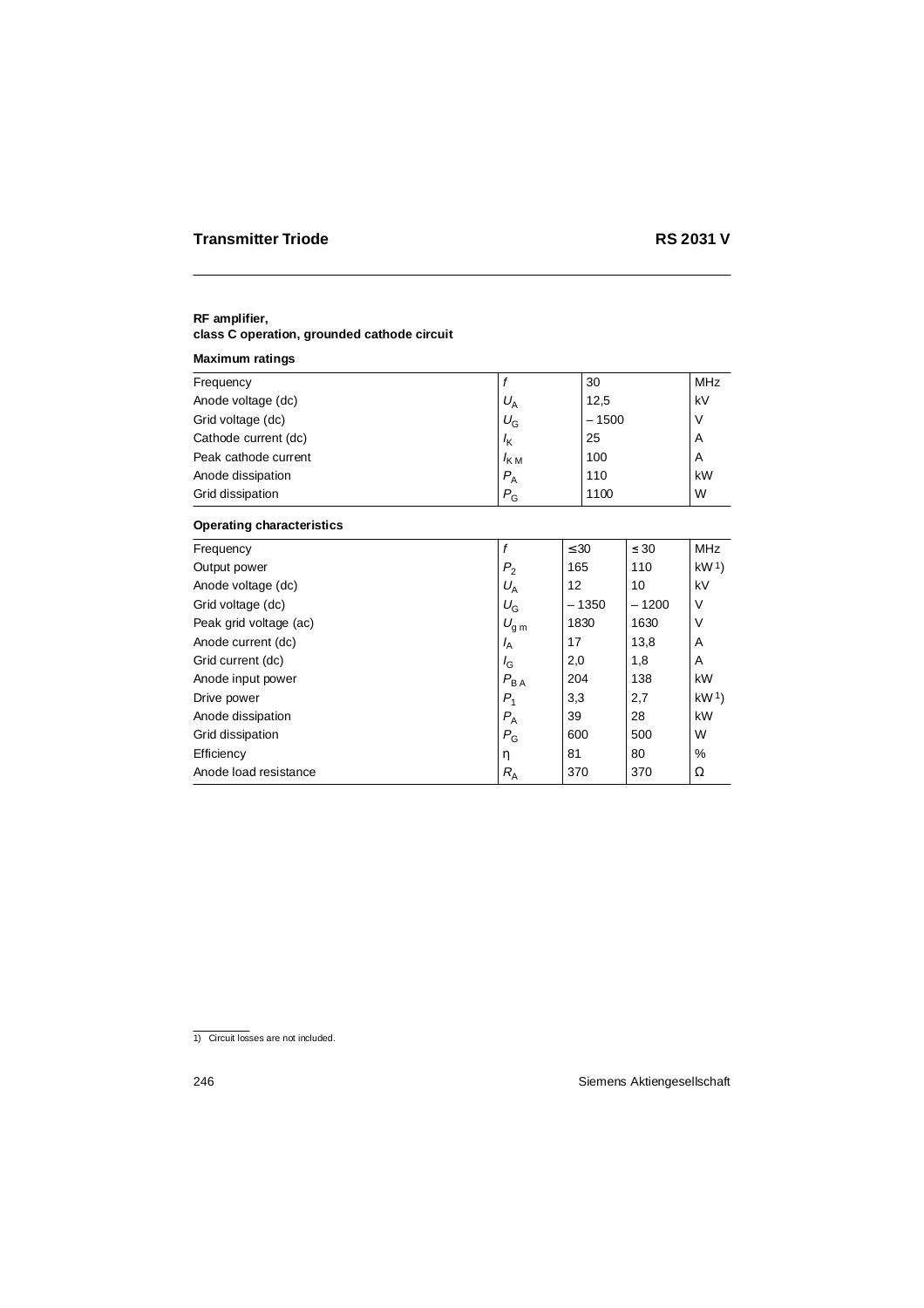#### **Maximum ratings**

| Anode voltage (dc)   | $U_{\mathsf{A}}$ | 12      | kV |
|----------------------|------------------|---------|----|
| Grid voltage (dc)    | $U_{\rm G}$      | $-1200$ |    |
| Cathode current (dc) | $I_{\mathsf{K}}$ | 25      | A  |
| Peak cathode current | $K_{\rm M}$      | 100     | A  |
| Anode dissipation    | $P_{\rm A}$      | 110     | kW |
| Grid dissipation     | $P_{G}$          | 1100    | W  |

#### **Operating characteristics** at modulator operation for

|                                                       |                  |                 | 300 kW<br>carrier power |               | 200 kW<br>carrier power |      |
|-------------------------------------------------------|------------------|-----------------|-------------------------|---------------|-------------------------|------|
| Output power                                          | P <sub>2</sub>   | 0               | 240                     | 0             | 160                     | kW   |
| Anode voltage (dc)                                    | $U_A$            | 11              | 11                      | 11            | 11                      | kV   |
| Grid voltage (dc)                                     | $U_{\rm G}$      | $-810$          | $-810$                  | $-830$        | $-830$                  | V    |
| Peak control grid voltage (ac)<br>between the 2 tubes | $U_{gg\;m}$      | 0               | 2120                    | 0             | 1980                    | V    |
| Anode current (dc)                                    | $I_{\rm A}$      | $2 \times 1.5$  | $2 \times 18$           | $2 \times 1$  | $2 \times 11.7$         | A    |
| Grid current (dc)                                     | $I_{G}$          | 0               | $2\times0.6$            | 0             | $2 \times 0.25$         | A    |
| Peak grid current                                     | $I_{\text{G M}}$ | 0               | $2 \times 4.3$          | $\Omega$      | $2 \times 2.2$          | A    |
| Anode input power                                     | $P_{BA}$         | $2 \times 16.5$ | $2 \times 198$          | $2 \times 11$ | $2 \times 129$          | kW   |
| Drive power                                           | $P_1$            | 0               | $2 \times 600$          | $\Omega$      | $2 \times 180$          | W    |
| Anode dissipation                                     | $P_{\rm A}$      | $2 \times 16.5$ | $2 \times 78$           | $2 \times 11$ | $2 \times 49$           | kW   |
| Grid dissipation                                      | $P_{\rm G}$      | 0               | $2 \times 120$          | 0             | $2 \times 40$           | W    |
| Efficiency                                            | η                |                 | 61                      |               | 62                      | $\%$ |
| Effective load resistance (anode to anode)            | $R_{AA}$         |                 | 600                     |               | 950                     | Ω    |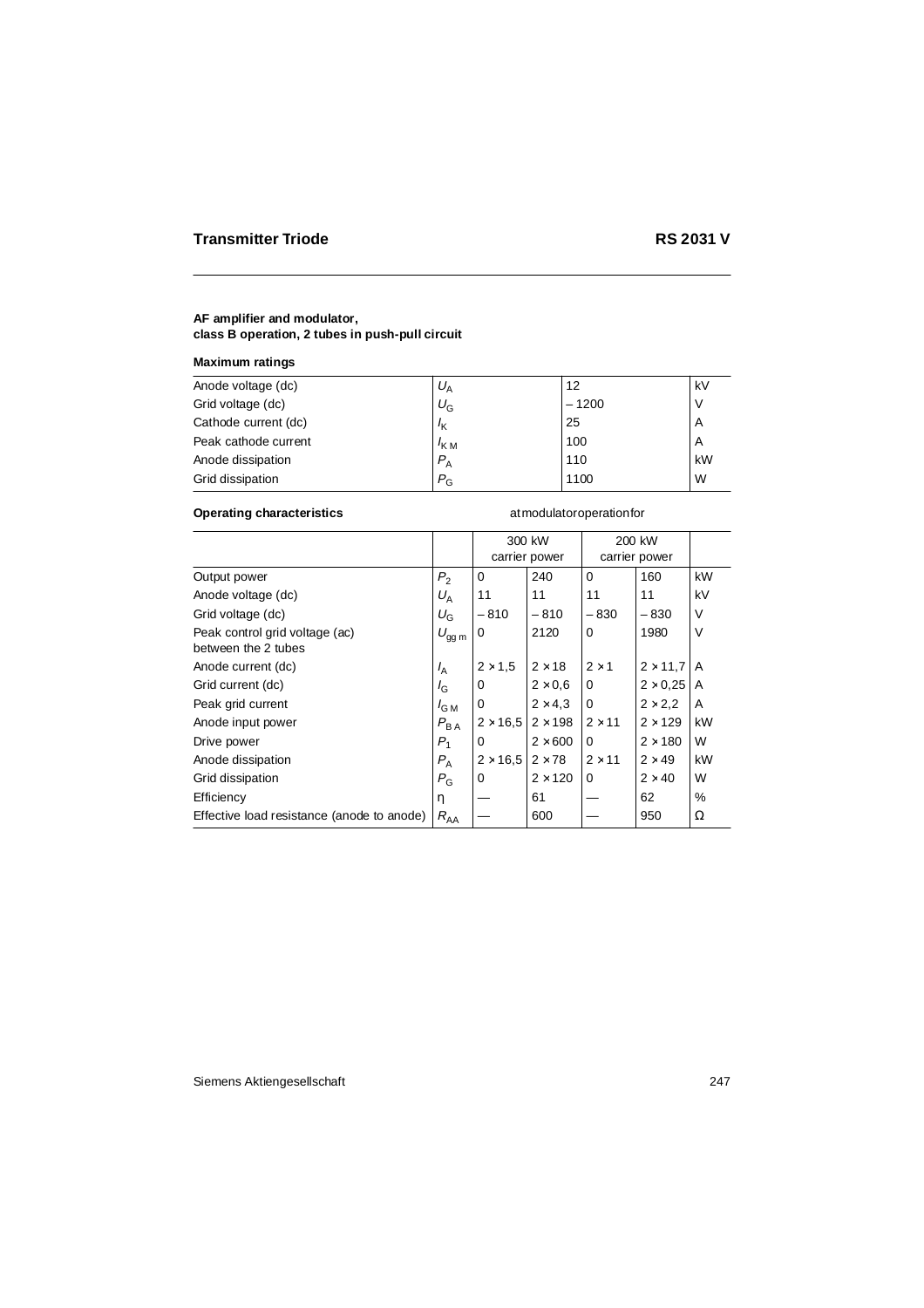#### **Tube mounting**

Axis vertical, anode down.

For connection of the cathode use the terminals listed under "Accessories".

A number of M5 tapholes is provided at the grid terminal ring for grid connection; the delivery includes knurled head screws for this purpose.

#### **Maximum tube surface temperature**

The temperature of the glass and metal parts and of the cathode terminals must not exceed 220 °C at any point. At  $f > 10$  MHz a properly distributed, slight air stream has to be directed onto the grid terminal ring and the cathode terminal pins.

#### **Vapor cooling**

| Cooling specifications for maximum anode dissipation | $P_{A max}$ = 110 kW            |
|------------------------------------------------------|---------------------------------|
| Total power to be dissipated by the cooling system   |                                 |
| $(P_A + P_G + 0.8 F_F)$                              | 114 kW                          |
| Equivalent thermal output                            | 6820 kJ/min (1640 kcal/min)     |
| Flow rate of returning water                         |                                 |
| at returning water temperature of 20 $\degree$ C     | approx. 2,7 l/min               |
| at returning water temperature of 90 °C              | approx. 3,1 l/min               |
| Volume of generated vapor                            |                                 |
| at returning water temperature of 20 °C              | approx. 4,5 m <sup>3</sup> /min |
| at returning water temperature of 90 °C              | approx. 5,1 m <sup>3</sup> /min |

Detailed information on vapor cooling upon request. Please observe instructions on vapor cooling given under "Explanations on Technical Data".

#### **Safety precautions**

The section "Safety precautions" under "Explanations on Technical Data" describes how the tube is to be protected against damage due to electric overload or insufficient cooling. A copper wire with 0,24 mm diameter should be used to test the anode overcurrent trip circuit.

For protection against thermal anode overload the tube fuse RöSich4 is recommended. In conjunction with pull switch RöKt11 it disconnects the voltages at the tube in case of overload (accessories).